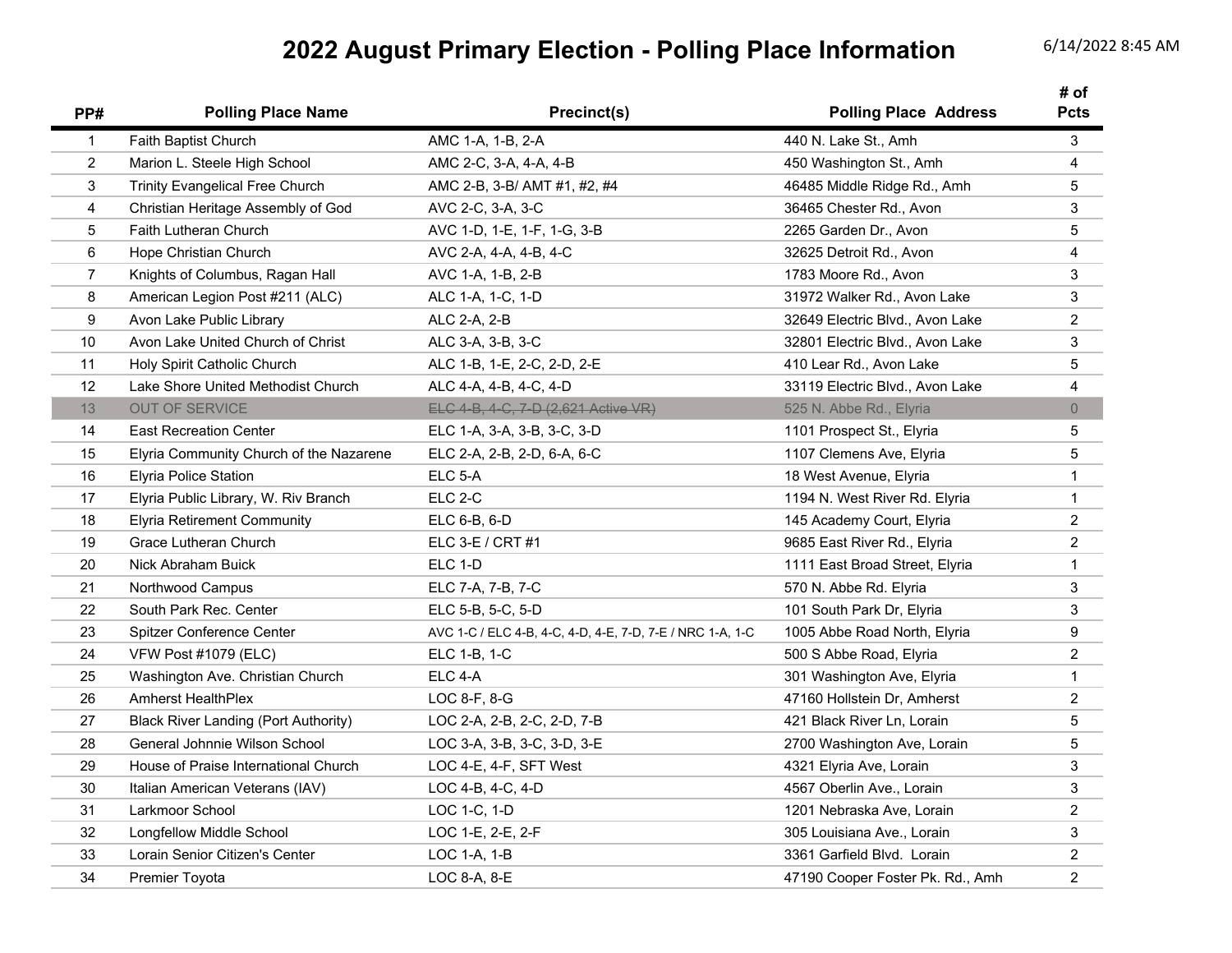## **2022 August Primary Election - Polling Place Information** 6/14/2022 8:45 AM

| PP# | <b>Polling Place Name</b>             | Precinct(s)                      | <b>Polling Place Address</b>          | # of<br>Pcts            |
|-----|---------------------------------------|----------------------------------|---------------------------------------|-------------------------|
| 35  | Sacred Heart Chapel                   | LOC 5-C, 5-D, 6-D                | 4301 Pearl Ave., Lorain               | 3                       |
| 36  | St. Cyril & Methodius Church          | LOC 7-A, 7-C, 7-D, 7-E, 8-B, 8-H | 3056 Reeves Avenue, Lorain            | 6                       |
| 37  | St. Nicholas Church                   | LOC 4-A, 8-C, 8-D                | 2000 Tower Blvd., Lorain              | 3                       |
| 38  | Shiloh Mission Baptist Church         | LOC 5-A / SFT North              | 3900 Clifton Ave., Lorain             | $\overline{c}$          |
| 39  | Southview Middle School               | LOC 6-A, 6-B, 6-C                | 2321 Fairless Dr., Lorain             | 3                       |
| 40  | Stevan Dohanos Elementary School      | $LOC 5-B$                        | 1625 E 32nd St, Lorain                | $\mathbf{1}$            |
| 41  | Academic Center (NRC)                 | NRC 2-A, 2-B, 2-D                | 34620 Bainbridge Rd. N.R.             | $\sqrt{3}$              |
| 42  | <b>LCCC Ridge Campus</b>              | NRC 3-C, 3-E                     | 32121 Lorain Rd., N.R.                | $\boldsymbol{2}$        |
| 43  | North Ridgeville Branch Library       | NRC 2-C, 4-F                     | 35700 Bainbridge Rd., N.R.            | $\overline{2}$          |
| 44  | North Ridgeville Fire Station #1      | NRC 1-B                          | 7000 Ranger Way, N.R.                 | $\mathbf{1}$            |
| 45  | North Ridgeville Senior Center        | NRC 1-D, 1-E, 1-F                | 7327 Avon Beldon Rd., N.R.            | 3                       |
| 46  | <b>Pioneer Ridge Community Center</b> | NRC 3-H                          | 9479 Saw Mill Rd. N.R.                | $\mathbf{1}$            |
| 47  | <b>Ridgefield Recreation Center</b>   | NRC 3-D, 3-G                     | 8700 Gatewood Dr. N.R.                | $\overline{2}$          |
| 48  | St. Julie Billiart Church             | NRC 4-D, 4-E                     | 5500 Lear Nagle Rd. N.R.              | $\overline{2}$          |
| 49  | Sugar Ridge Baptist Church            | NRC 3-A, 3-B, 3-F                | 36600 Sugar Ridge Rd. N.R.            | $\mathbf{3}$            |
| 50  | VFW Post #9871(NRC)                   | NRC 4-A, 4-B, 4-C                | 6805 Lear Nagle Rd. N.R.              | 3                       |
| 51  | House of Zion Fellowship Center       | OBC #1, #5, #6                   | 81 Locust Street, Oberlin             | 3                       |
| 52  | Kendal at Oberlin                     | OBC #2                           | 600 Kendal Drive, Oberlin             | $\mathbf{1}$            |
| 53  | Prospect School                       | OBC #3, #4, #7, #8               | 36 S. Prospect St, Oberlin            | $\overline{\mathbf{4}}$ |
| 54  | Joyce E. Hanks Community Civic Center | <b>SLC 1-A, 2-A</b>              | 4575 Lake Rd., Sheffield Lake         | $\overline{2}$          |
| 55  | VFW Post #8686 (SLC)                  | <b>SLC 3-A, 4-A</b>              | 577 Harris Rd., Sheffield Lake        | $\overline{2}$          |
| 56  | Brownhelm Congregational UC of Christ | VMC 5-B / BNT                    | 2144 N. Ridge Rd, Vermilion           | $\overline{2}$          |
| 57  | Lakeview Baptist Church               | VMC 1-A, 3-A/5-A, 4-A            | 591 Ferndale Ave., Vermilion          | $\mathbf{3}$            |
| 58  | Old Fashioned Grace Baptist Church    | AMT #3 / SAV                     | 500 W. Main St., South Amherst        | $\overline{2}$          |
| 59  | <b>Camden Township Complex</b>        | CMT / KPV                        | 50679 St Rt 303, Camden Twp           | $\mathbf{1}$            |
| 60  | First Baptist Church (CRT)            | CRT #2, #3, #4, #5               | 11400 LaGrange Rd., Elyria            | 4                       |
| 61  | <b>Ummah Center</b>                   | COT #1, #2, #3, #4               | 24050 Royalton Rd., Columbia Sta.     | 4                       |
| 62  | North Eaton Christian Church          | EAT #1, #2, #3                   | 35895 East Royalton, Grafton          | 3                       |
| 63  | Midway Baptist Church                 | ELT #1, #2                       | 41812 Griswold Rd., Elyria            | $\overline{c}$          |
| 64  | Grafton Twp. Fire Station             | GFT #1, #2                       | 17109 St. Rt. 83, Grafton             | $\overline{c}$          |
| 65  | Our Lady Queen of Peace               | GFV #1/#2, GFV #3/#4             | 708 Erie St., Grafton                 | $\overline{c}$          |
| 66  | Henrietta Township Hall               | HRT #1, #2                       | 11970 Vermilion Rd., Henrietta Twp.   | $\overline{c}$          |
| 67  | United Church of Huntington           | HTT                              | 26677 SR 58, Wellington               | $\mathbf{1}$            |
| 68  | LaGrange United Methodist Church      | LGT #2 / LGV North, LGV South    | 105 W. Main St. P.O. Box 71, LaGrange | $\mathsf 3$             |